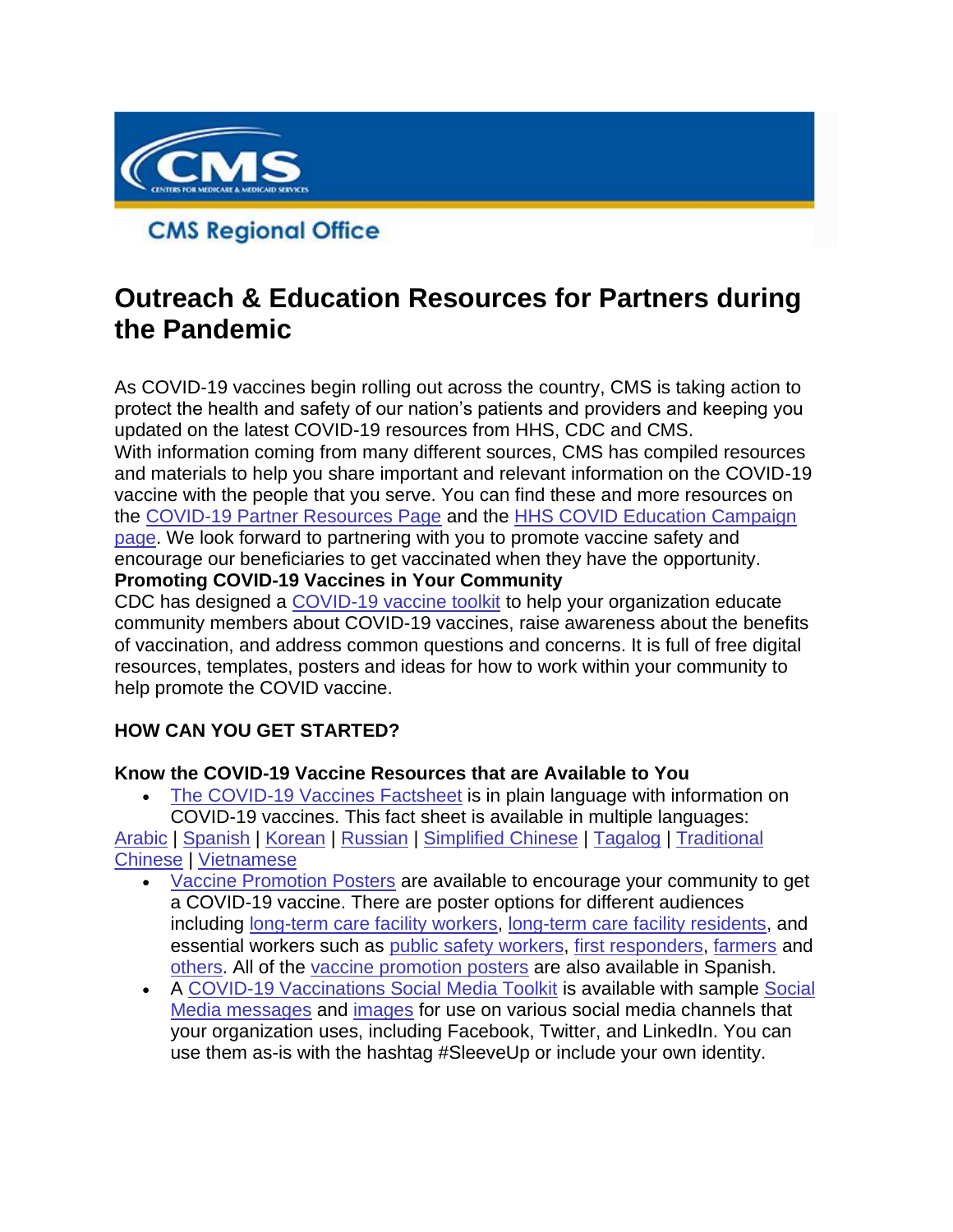- A [COVID-19 Vaccine Powerpoint Presentation](https://lnks.gd/l/eyJhbGciOiJIUzI1NiJ9.eyJidWxsZXRpbl9saW5rX2lkIjoxMjMsInVyaSI6ImJwMjpjbGljayIsImJ1bGxldGluX2lkIjoiMjAyMTAzMDEuMzYxMTcwMzEiLCJ1cmwiOiJodHRwczovL3d3dy5jZGMuZ292L2Nvcm9uYXZpcnVzLzIwMTktbmNvdi9kb3dubG9hZHMvdmFjY2luZXMvdG9vbGtpdHMvQ0RDLUNCTy1Xb3JrZXItUFBUX0QucHB0eCJ9.v1wLsC4-W_y4YPJucRhcn63yZo2FS5TQG2T4qZehMxY/s/1086872215/br/98479374872-l) is available for webinars, conferences and other events. The presentation is also available in [Spanish.](https://lnks.gd/l/eyJhbGciOiJIUzI1NiJ9.eyJidWxsZXRpbl9saW5rX2lkIjoxMjQsInVyaSI6ImJwMjpjbGljayIsImJ1bGxldGluX2lkIjoiMjAyMTAzMDEuMzYxMTcwMzEiLCJ1cmwiOiJodHRwczovL3d3dy5jZGMuZ292L2Nvcm9uYXZpcnVzLzIwMTktbmNvdi9kb3dubG9hZHMvdmFjY2luZXMvdG9vbGtpdHMvQ0RDLUNPVklEMTktVmFjY2luZS1QUFRfRF9GSU5BTC01MDhfU1BBTklTSC5wcHR4In0.F7cEsiEYJGo8Xj1JSuPRq1QipKpae0dR3X1Ty7ljWcA/s/1086872215/br/98479374872-l)
- [Drop-in COVID-19 vaccine language](https://lnks.gd/l/eyJhbGciOiJIUzI1NiJ9.eyJidWxsZXRpbl9saW5rX2lkIjoxMjUsInVyaSI6ImJwMjpjbGljayIsImJ1bGxldGluX2lkIjoiMjAyMTAzMDEuMzYxMTcwMzEiLCJ1cmwiOiJodHRwczovL3d3dy5jZGMuZ292L2Nvcm9uYXZpcnVzLzIwMTktbmNvdi92YWNjaW5lcy90b29sa2l0cy9jYm8tbmV3c2xldHRlcnMuaHRtbCNuZXdzbGV0dGVyIn0.JXq_jdAUl719hF2gNe9iA-aNVCA0R_ZjvSryB2SDilM/s/1086872215/br/98479374872-l) may be used for e-newsletters, listserv announcements or other types of media.
- [Printable Stickers](https://lnks.gd/l/eyJhbGciOiJIUzI1NiJ9.eyJidWxsZXRpbl9saW5rX2lkIjoxMjYsInVyaSI6ImJwMjpjbGljayIsImJ1bGxldGluX2lkIjoiMjAyMTAzMDEuMzYxMTcwMzEiLCJ1cmwiOiJodHRwczovL3d3dy5jZGMuZ292L2Nvcm9uYXZpcnVzLzIwMTktbmNvdi9jb21tdW5pY2F0aW9uL3ByaW50LXJlc291cmNlcy5odG1sP1NvcnQ9RGF0ZSUzQSUzQWRlc2MmU2VhcmNoPXN0aWNrZXImQXVkaWVuY2U9R2VuZXJhbCUyMFB1YmxpYyZUb3BpY3M9VmFjY2luZXMifQ.b9E8HBhaODIqERe_-L5BXZi0NITxZfZ5JEk3ZMvkces/s/1086872215/br/98479374872-l) can be used for staff to handout to people who have received a COVID-19 vaccine. Some stickers are also available in Spanish[.Widgets](https://lnks.gd/l/eyJhbGciOiJIUzI1NiJ9.eyJidWxsZXRpbl9saW5rX2lkIjoxMjcsInVyaSI6ImJwMjpjbGljayIsImJ1bGxldGluX2lkIjoiMjAyMTAzMDEuMzYxMTcwMzEiLCJ1cmwiOiJodHRwczovL3d3dy5jZGMuZ292L2Nvcm9uYXZpcnVzLzIwMTktbmNvdi92YWNjaW5lcy90b29sa2l0cy9jb21tdW5pdHktb3JnYW5pemF0aW9uLmh0bWwjYW5jaG9yXzE2MTI3OTI3NTE1MzEifQ.VuWjXtL9Bmdt0f7hP20afA_T9KcWMM08K0gwflP_WJM/s/1086872215/br/98479374872-l) can be placed on your organization's website to enhance access to up to date information on COVID-19 vaccines.

## **Use the COVID-19 Resources to Share your Messages**

- Adapt the [key messages](https://lnks.gd/l/eyJhbGciOiJIUzI1NiJ9.eyJidWxsZXRpbl9saW5rX2lkIjoxMjgsInVyaSI6ImJwMjpjbGljayIsImJ1bGxldGluX2lkIjoiMjAyMTAzMDEuMzYxMTcwMzEiLCJ1cmwiOiJodHRwczovL3d3dy5jZGMuZ292L2Nvcm9uYXZpcnVzLzIwMTktbmNvdi92YWNjaW5lcy9rZXl0aGluZ3N0b2tub3cuaHRtbCJ9.FLVmOqF8AWiA5VK3nhn35QcZXt7Zcd5kwoGPrCX4dOs/s/1086872215/br/98479374872-l) to the language, tone, and format that will resonate with your community. You know what works in your community.
- Customize this [template letter](https://lnks.gd/l/eyJhbGciOiJIUzI1NiJ9.eyJidWxsZXRpbl9saW5rX2lkIjoxMjksInVyaSI6ImJwMjpjbGljayIsImJ1bGxldGluX2lkIjoiMjAyMTAzMDEuMzYxMTcwMzEiLCJ1cmwiOiJodHRwczovL3d3dy5jZGMuZ292L2Nvcm9uYXZpcnVzLzIwMTktbmNvdi92YWNjaW5lcy90b29sa2l0cy9jYm8tbmV3c2xldHRlcnMuaHRtbCNtZW1iZXJzJUUyJTgwJThCIn0.IiXFcG2S0oB7OabEskJvkEiVDuXcgQWKuKDe_6pOGO0/s/1086872215/br/98479374872-l) and send or email it to your community members to introduce your COVID-19 vaccine educational activities.
- Print copies of the [posters](https://lnks.gd/l/eyJhbGciOiJIUzI1NiJ9.eyJidWxsZXRpbl9saW5rX2lkIjoxMzAsInVyaSI6ImJwMjpjbGljayIsImJ1bGxldGluX2lkIjoiMjAyMTAzMDEuMzYxMTcwMzEiLCJ1cmwiOiJodHRwczovL3d3dy5jZGMuZ292L2Nvcm9uYXZpcnVzLzIwMTktbmNvdi9jb21tdW5pY2F0aW9uL3ByaW50LXJlc291cmNlcy5odG1sP1NvcnQ9RGF0ZSUzQSUzQWRlc2MmQXVkaWVuY2U9R2VuZXJhbCUyMFB1YmxpYyUyMCUzRSUyMEVtcGxveWVycyUyQyUyMEJ1c2luZXNzJTIwT3duZXJzJTIwJTI2JTIwQ29tbXVuaXR5JTIwTGVhZGVycyZUb3BpY3M9VmFjY2luZXMifQ.oC5q4CaeupwXnuZkLZPCV1fBCrlP0woKNtT5oFlUTQU/s/1086872215/br/98479374872-l) and use them as handouts or to hang in highly visible places in your community.
- Organize a [COVID-19 vaccine presentation](https://lnks.gd/l/eyJhbGciOiJIUzI1NiJ9.eyJidWxsZXRpbl9saW5rX2lkIjoxMzEsInVyaSI6ImJwMjpjbGljayIsImJ1bGxldGluX2lkIjoiMjAyMTAzMDEuMzYxMTcwMzEiLCJ1cmwiOiJodHRwczovL3d3dy5jZGMuZ292L2Nvcm9uYXZpcnVzLzIwMTktbmNvdi9kb3dubG9hZHMvdmFjY2luZXMvdG9vbGtpdHMvQ0RDLUNCTy1Xb3JrZXItUFBUX0QucHB0eCJ9.Dc3Yc29gBzovFjUZ_KyJXdqHhYZc0UAhO-tEVUCQ1oE/s/1086872215/br/98479374872-l) for your community members and promote it via digital and community communication channels. If your community has internet access, organize a virtual presentation. If it does not, organize an in-person presentation following COVID-19 safety precautions. Ask if your [local health department](https://lnks.gd/l/eyJhbGciOiJIUzI1NiJ9.eyJidWxsZXRpbl9saW5rX2lkIjoxMzIsInVyaSI6ImJwMjpjbGljayIsImJ1bGxldGluX2lkIjoiMjAyMTAzMDEuMzYxMTcwMzEiLCJ1cmwiOiJodHRwczovL3d3dy5jZGMuZ292L3B1YmxpY2hlYWx0aGdhdGV3YXkvaGVhbHRoZGlyZWN0b3JpZXMvaW5kZXguaHRtbCJ9.b1r_GnMX_BxtoFLiSwkoHHFtfVX4Kja6i6M_GYhiqPs/s/1086872215/br/98479374872-l) can provide a speaker if you do not have a health educator on staff.
- Continue to educate your community via articles, blog posts, and CDC [social](https://lnks.gd/l/eyJhbGciOiJIUzI1NiJ9.eyJidWxsZXRpbl9saW5rX2lkIjoxMzMsInVyaSI6ImJwMjpjbGljayIsImJ1bGxldGluX2lkIjoiMjAyMTAzMDEuMzYxMTcwMzEiLCJ1cmwiOiJodHRwczovL3d3dy5jZGMuZ292L2Nvcm9uYXZpcnVzLzIwMTktbmNvdi92YWNjaW5lcy90b29sa2l0cy9jb21tdW5pdHktb3JnYW5pemF0aW9uLmh0bWwjYW5jaG9yXzE2MTI3OTUwOTk1NzEifQ.S4a8jgRiyPm78WT-NSJO-1fQjbA28IvT26Er43BPpmE/s/1086872215/br/98479374872-l)  [media posts](https://lnks.gd/l/eyJhbGciOiJIUzI1NiJ9.eyJidWxsZXRpbl9saW5rX2lkIjoxMzMsInVyaSI6ImJwMjpjbGljayIsImJ1bGxldGluX2lkIjoiMjAyMTAzMDEuMzYxMTcwMzEiLCJ1cmwiOiJodHRwczovL3d3dy5jZGMuZ292L2Nvcm9uYXZpcnVzLzIwMTktbmNvdi92YWNjaW5lcy90b29sa2l0cy9jb21tdW5pdHktb3JnYW5pemF0aW9uLmh0bWwjYW5jaG9yXzE2MTI3OTUwOTk1NzEifQ.S4a8jgRiyPm78WT-NSJO-1fQjbA28IvT26Er43BPpmE/s/1086872215/br/98479374872-l) or retweet and share CMS Medicare social media messages on Twitter and Facebook.
- Invite community members to wear [stickers](https://lnks.gd/l/eyJhbGciOiJIUzI1NiJ9.eyJidWxsZXRpbl9saW5rX2lkIjoxMzQsInVyaSI6ImJwMjpjbGljayIsImJ1bGxldGluX2lkIjoiMjAyMTAzMDEuMzYxMTcwMzEiLCJ1cmwiOiJodHRwczovL3d3dy5jZGMuZ292L2Nvcm9uYXZpcnVzLzIwMTktbmNvdi9jb21tdW5pY2F0aW9uL3ByaW50LXJlc291cmNlcy5odG1sP1NvcnQ9RGF0ZSUzQSUzQWRlc2MmU2VhcmNoPXN0aWNrZXImVG9waWNzPVZhY2NpbmVzIn0.tGW68HsflGH12vKe5CpCEZUyftxTkT2FtLfh4IyOXw8/s/1086872215/br/98479374872-l) once they have been vaccinated and post vaccination selfies on social media.

## **Communicate with Your Community**

- Send an [introductory letter](https://lnks.gd/l/eyJhbGciOiJIUzI1NiJ9.eyJidWxsZXRpbl9saW5rX2lkIjoxMzUsInVyaSI6ImJwMjpjbGljayIsImJ1bGxldGluX2lkIjoiMjAyMTAzMDEuMzYxMTcwMzEiLCJ1cmwiOiJodHRwczovL3d3dy5jZGMuZ292L2Nvcm9uYXZpcnVzLzIwMTktbmNvdi92YWNjaW5lcy90b29sa2l0cy9jYm8tbmV3c2xldHRlcnMuaHRtbCNpbnRybyJ9.7YS-c8WWog6L2xwU5Gt2SXGvFxvO9F7Y_k99kXQLlyM/s/1086872215/br/98479374872-l) to encourage your branches, chapters, or affiliates to review and use the toolkit materials, or a [letter to members](https://lnks.gd/l/eyJhbGciOiJIUzI1NiJ9.eyJidWxsZXRpbl9saW5rX2lkIjoxMzYsInVyaSI6ImJwMjpjbGljayIsImJ1bGxldGluX2lkIjoiMjAyMTAzMDEuMzYxMTcwMzEiLCJ1cmwiOiJodHRwczovL3d3dy5jZGMuZ292L2Nvcm9uYXZpcnVzLzIwMTktbmNvdi92YWNjaW5lcy90b29sa2l0cy9jYm8tbmV3c2xldHRlcnMuaHRtbCNtZW1iZXJzIn0.LrgEQbmJY1dki8fPPWxUlU_DdlFzPTQEw6CI31dN5rM/s/1086872215/br/98479374872-l) of your organization.
- Drop the [newsletter content](https://lnks.gd/l/eyJhbGciOiJIUzI1NiJ9.eyJidWxsZXRpbl9saW5rX2lkIjoxMzcsInVyaSI6ImJwMjpjbGljayIsImJ1bGxldGluX2lkIjoiMjAyMTAzMDEuMzYxMTcwMzEiLCJ1cmwiOiJodHRwczovL3d3dy5jZGMuZ292L2Nvcm9uYXZpcnVzLzIwMTktbmNvdi92YWNjaW5lcy90b29sa2l0cy9jYm8tbmV3c2xldHRlcnMuaHRtbCNuZXdzbGV0dGVyIn0.Xw-kdH2CDMKj_Dxbzf1QEeiosLui_6QS0dNeFM_eLSU/s/1086872215/br/98479374872-l) into your e-newsletters or listservs to distributed and share information widely on COVID-19 vaccines.
- Use the [COVID-19 Vaccine Basic slide deck](https://lnks.gd/l/eyJhbGciOiJIUzI1NiJ9.eyJidWxsZXRpbl9saW5rX2lkIjoxMzgsInVyaSI6ImJwMjpjbGljayIsImJ1bGxldGluX2lkIjoiMjAyMTAzMDEuMzYxMTcwMzEiLCJ1cmwiOiJodHRwczovL3d3dy5jZGMuZ292L2Nvcm9uYXZpcnVzLzIwMTktbmNvdi9kb3dubG9hZHMvdmFjY2luZXMvdG9vbGtpdHMvQ0RDLUNCTy1Xb3JrZXItUFBUX0QucHB0eCJ9.45jyWiptzdrwr0a7FER_sOu9FdbkxWeDlbhWIEde350/s/1086872215/br/98479374872-l) for virtual town halls or other informational meetings within your communities. You can use all or part of the set or also include your own organization's information. Slides are also available in [Spanish.](https://lnks.gd/l/eyJhbGciOiJIUzI1NiJ9.eyJidWxsZXRpbl9saW5rX2lkIjoxMzksInVyaSI6ImJwMjpjbGljayIsImJ1bGxldGluX2lkIjoiMjAyMTAzMDEuMzYxMTcwMzEiLCJ1cmwiOiJodHRwczovL3d3dy5jZGMuZ292L2Nvcm9uYXZpcnVzLzIwMTktbmNvdi9kb3dubG9hZHMvdmFjY2luZXMvdG9vbGtpdHMvQ0RDLUNPVklEMTktVmFjY2luZS1QUFRfRF9GSU5BTC01MDhfU1BBTklTSC5wcHR4In0.QwQRBV4-TKpNGwlLLkwZ15Zf0EJ9zVqGjpvUTtW-02k/s/1086872215/br/98479374872-l)
- Share these [key messages](https://lnks.gd/l/eyJhbGciOiJIUzI1NiJ9.eyJidWxsZXRpbl9saW5rX2lkIjoxNDAsInVyaSI6ImJwMjpjbGljayIsImJ1bGxldGluX2lkIjoiMjAyMTAzMDEuMzYxMTcwMzEiLCJ1cmwiOiJodHRwczovL3d3dy5jZGMuZ292L2Nvcm9uYXZpcnVzLzIwMTktbmNvdi92YWNjaW5lcy9rZXl0aGluZ3N0b2tub3cuaHRtbCJ9.B52NsLK_-H_6XyKxed2NPen8rkmbrR7CkOOVhQ_1CBM/s/1086872215/br/98479374872-l) about COVID-19 vaccine to educate your communities. These key messages are also available in a [printable PDF](https://lnks.gd/l/eyJhbGciOiJIUzI1NiJ9.eyJidWxsZXRpbl9saW5rX2lkIjoxNDEsInVyaSI6ImJwMjpjbGljayIsImJ1bGxldGluX2lkIjoiMjAyMTAzMDEuMzYxMTcwMzEiLCJ1cmwiOiJodHRwczovL3d3dy5jZGMuZ292L2Nvcm9uYXZpcnVzLzIwMTktbmNvdi9kb3dubG9hZHMvdmFjY2luZXMvdG9vbGtpdHMvS2V5LU1lc3NhZ2VzLUNCT3MtYW5kLUVzc2VudGlhbC1Xb3JrZXJzLnBkZiJ9.dwpy4WIEitdKR7MaU3Pmbeblh9Xi6D2TOEvt3j7LiLE/s/1086872215/br/98479374872-l)  [version.](https://lnks.gd/l/eyJhbGciOiJIUzI1NiJ9.eyJidWxsZXRpbl9saW5rX2lkIjoxNDEsInVyaSI6ImJwMjpjbGljayIsImJ1bGxldGluX2lkIjoiMjAyMTAzMDEuMzYxMTcwMzEiLCJ1cmwiOiJodHRwczovL3d3dy5jZGMuZ292L2Nvcm9uYXZpcnVzLzIwMTktbmNvdi9kb3dubG9hZHMvdmFjY2luZXMvdG9vbGtpdHMvS2V5LU1lc3NhZ2VzLUNCT3MtYW5kLUVzc2VudGlhbC1Xb3JrZXJzLnBkZiJ9.dwpy4WIEitdKR7MaU3Pmbeblh9Xi6D2TOEvt3j7LiLE/s/1086872215/br/98479374872-l)